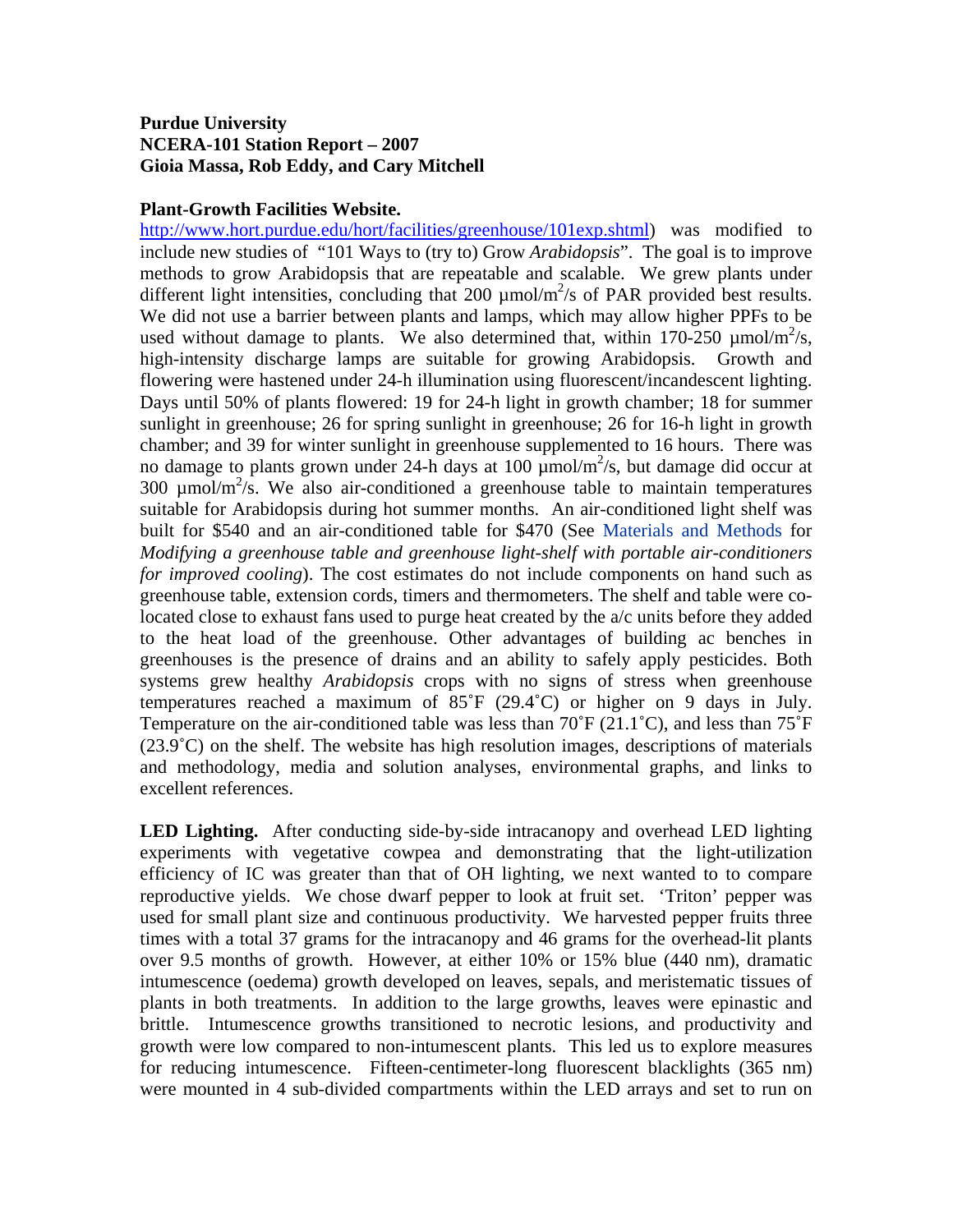various energized intervals. Even with continuous blacklight illumination, intumescences formed. Under higher blue levels (50%), intumescence was reduced but not absent. It is likely that either a shorter wavelength than 365 nm UV-A is necessary to mitigate intumescence in 'Triton" pepper, or that the intensity of UV is too low to have an effect even on a small canopy area.

Over the past year, our collaborators at Orbitec have developed, through a Phase II SBIR from NASA, an automated plant-detection LED lighting system called HELIAC (high efficiency lighting with integrated adaptive control). This system consists of 16 lightsicles that can be operated in OH or IC lighting configurations. Each of the 20 light engines on each lightsicle can independently sense reflection and energize in proximity to plant material. Testing on this prototype has begun with crop plants at Purdue.

**Corn Experimentation in Controlled Environments**. Corn experiments in the tall chamber and the high-bay growth room have been progressing. Recently, an HID lamptype study in the high-bay room compared dense stands of a semi-dwarf corn cultivar grown under either 3:2 HPS:MH, 1:1 HPS:MH, or all HPS or all MH. All lamps used were basic and not spectrum enhanced for plant growth. Plants grown under HPS-only lighting produced more seed and biomass and had fewer growth abnormalities than any other treatment. This experiment is being repeated with the lamps rearranged to discount any positional effects of the room.

In the tall chamber, pot size and planting density were studied using the same semi-dwarf corn line. Interestingly, the medium  $(1.5x)$  pots at 9.1 plants/m<sup>2</sup> produced the same amount of seed and more total biomass than larger  $(2x)$  pots spaced at 7.6 plants/m<sup>2</sup>. Small pots (1x) at 9.1 plants/m<sup>2</sup> produced a slightly smaller amount of seed. The next chamber experiment has begun using only the small and medium pot sizes at 9.1 plants/m<sup>2</sup>, with larger sample sizes to allow statistical significance. In the initial teat of these two pot sizes, DIF conditions will be days set at 80˚ F and Nights set at 65˚ F and then a 2-h DIP period when the lights first energize so that temperature becomes 60˚ F. A second round of experimentation will repeat with all conditions the same except no morning DIP interval.

Both the plants from the growth room and the tall chamber experiments demonstrated a high correlation between average stem diameter and grams of seed produced (r=0.98). This relationship was much stronger than that of plant height or total biomass. Therefore, in the next experiments, stem diameter will be monitored at intervals and the correlation will be further tested.

Related research on height control of corn has begun in the greenhouse. Since we have had difficulties growing tall corn varieties in the growth chamber and the growth room, an undergraduate research assistant has begun a project looking at growth regulator effects on BT corn to see if chemical dwarfing, either by foliar spray or soil-drench, is a viable option for reducing the height of non-dwarf corn without inhibiting seed production. He will examine five different commercially available plant-growth retardants. He has already determined a way to drastically increase seed germination uniformity in corn, by pressing the seeds gently into wetted profile prior to adding the turface over the top. He got 98.9% germination and great seedling uniformity.

Corn pollination has also been studied. We compared effectiveness of differing pollination techniques on open-pollinated tall BT corn in the greenhouse to find a method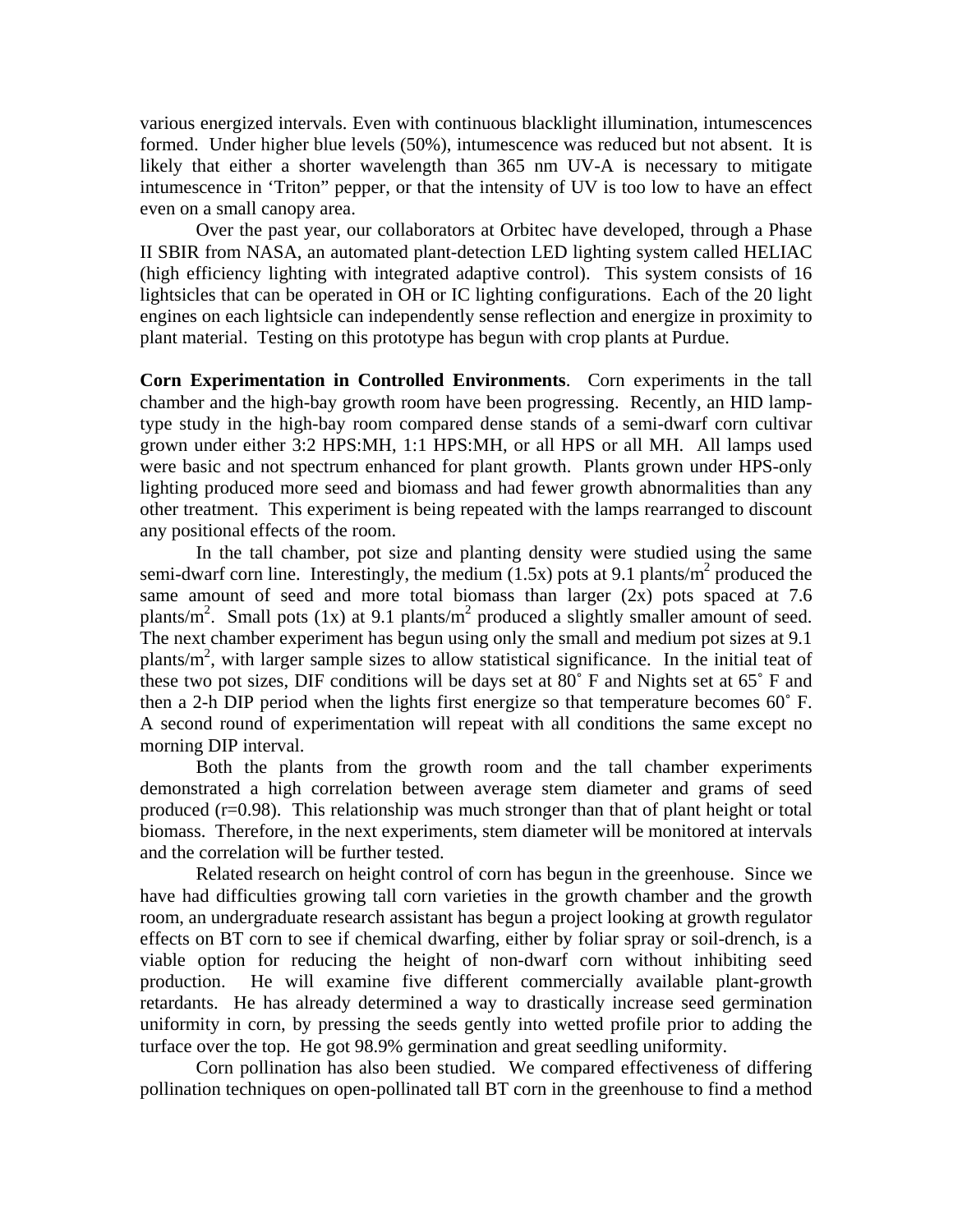less labor-intensive than typical hand-pollination, which involves ladder climbing and bagging of silks and tassels. Treatments were hand-pollination, fan-blown pollination using a fan installed vertically above the crop, stem-shaking for 7 seconds daily, and one passive treatment where we allowed existing greenhouse air currents to distribute the pollen. Statistics are pending, but no differences are apparent between treatments, suggesting that hand-pollination was not necessary.

**Strawberry Cultivar Selection.** Strawberry temperature and photoperiod experiments leading to cultivar selection have been proceeding in three reach-in growth chambers. Initially, the effects of temperature were examined for four day-neutral cultivars. The three most productive and best tasting cultivars were then subjected to 3 different longday photoperiods. 'Seascape' subsequently was found to be the most productive and generally the best tasting strawberry cultivar. In addition, 'Seascape' was equally productive at all photoperiods tested. This led to the present study that examines only 'Seascape' plants under three photoperiods of shorter duration, *viz.*10 h, 12 h, and 14 h days. The present goal is to determine the optimum photoperiod for production of 'Seascape' with the minimum amount of light energy input.

**Sweetpotato Cultivation.** In tests comparing sweetpotatoes maintained as single vines wrapped around conical or cylindrical frames, cylindrical frames consistently produced the largest root yield, especially when containers have two plants crowded into them. Another vine-limiting strategy that was examined compared downward growth from a hanging basket of branching vines to the same containers but with the vines allowed to grow upwards on angled screens. Neither of these cultivation techniques demonstrated root growth as much as that of single vines trained around cylindrical frames, however. vertically –upward-growing vines produced almost twice as much storage root biomass as their downward growing counterparts. Current studies are focusing on using 2 vines per pot of cylindrically-trained vines at two different fertilization regimes.

**Greenhouse Improvements.** We continue to make improvements to our plant- growth facility to reach the goal of having it "better than the day it opened" by our  $10<sup>th</sup>$ anniversary in March 2008.Shade-curtain fabric for our motorized curtain systems in 24 greenhouse zones was replaced in June. The new fabric is Ludvig Svensson XLS15 Firebreak with 50% shading. The project required coordination to empty 2-3 greenhouses of all plants and tables while maintaining crop health and order. Two weeks were required for completion. No problems have arisen since the installation. Our greenhouse computer environmental controls were upgraded to Priva Office version 4.3.1 in November, including new computer host hardware. Graphing, programming, and functionality are all greatly enhanced. We also completed a plumbing project to allow us to acidify our greenhouse clear water to pH 6.1. This acidification reduces alkalinity, thereby improving plant nutrition and reducing potential scale build-up on equipment such as evaporative-cooling pads. Fertilizer water to the greenhouses has been acidified since 1998. The acid-injection equipment allows for programming and display of measured pH using an in-line probe.